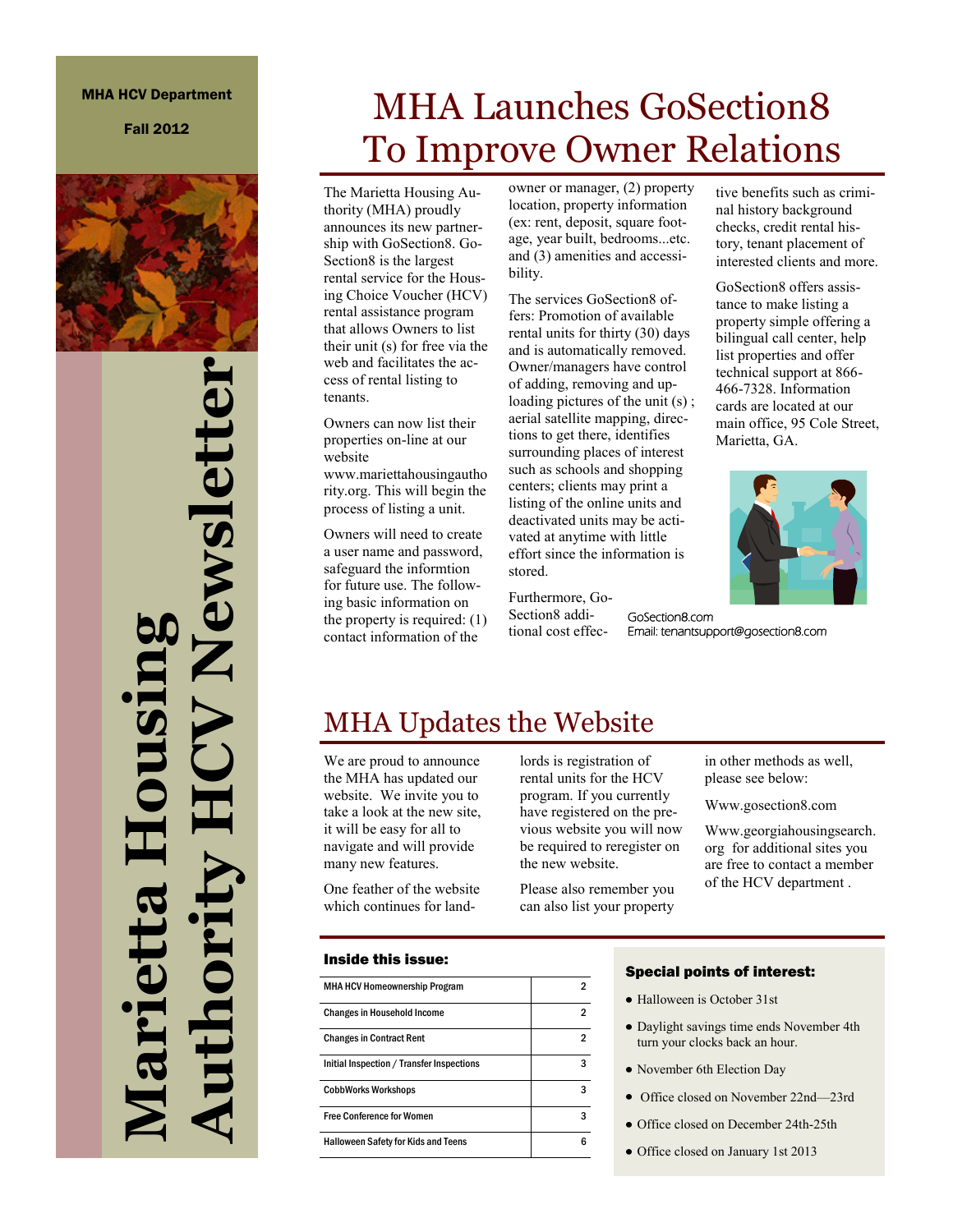### MHA's Housing Choice Voucher (HCV) Home Ownership Program

The Homeownership Programs allows a program participant to use their Housing Choice Voucher (HCV). The program does not buy the home for you or give you the home. Instead of applying your housing assistance to a monthly rental payment, it is applied to a monthly mortgage payment.

To use the program, you must have income of at least \$20,000 per your and have

worked for at least two years. You must also be able to qualify for a mortgage loan like any other homebuyer. MHA will work with you to educate you about homeownership and to get you ready to apply for a mortgage loan.

If you think you are eligible for this program, you may contact the Homeownership staff here at MHA to learn how this program can improve your family's goal of

homeownership.

If you have additional questions or want to attend homeownership classes, please contact Ms. Shara Armstrong at 770-419-4142 or Mr. Scott Campbell at 770-419-5143.



## **Changes in Household Income**

All program participants will need to report all changes in their total household income to MHA in a timely manner. Please reference your family obligations MHA form 670.

The document indicates the following when it comes to changes in total household income:

"Failure to report any changes in the source or amount of income to MHA IN WRITING within 14 days

of the effective date of the change (i.e., the first day of employment, the date a pay increase goes into effect, etc. NOT the date

You must report any increase changes in your household's income; this needs to be reported within 14 days of the change in writing on the notice of household change form.

on which the income is received); HCV families are required to report changes on the form entitled

"Notice of Household Change " and to provide appropriate documentation to support the household change.

### Changes in Contract Rent

Where the owner is changing the amount of rent, the owner must notify the MHA of any changes in the amount of the rent to the contract rent to the owner at least 60 days before any such changes go into effect. The MHA will agree to such an increase only if the amount of the rent to the owner is considered

to be reasonable according to the rent reasonableness standards discussed in the HAP contract. If the requested rent increase, is not found to be reasonable, the owner must either reduce the requested rent increase, or give the family notice in accordance with the terms of the lease to vacate.

Please keep in mind, no rent increase is permitted during the initial term of the

assisted lease.

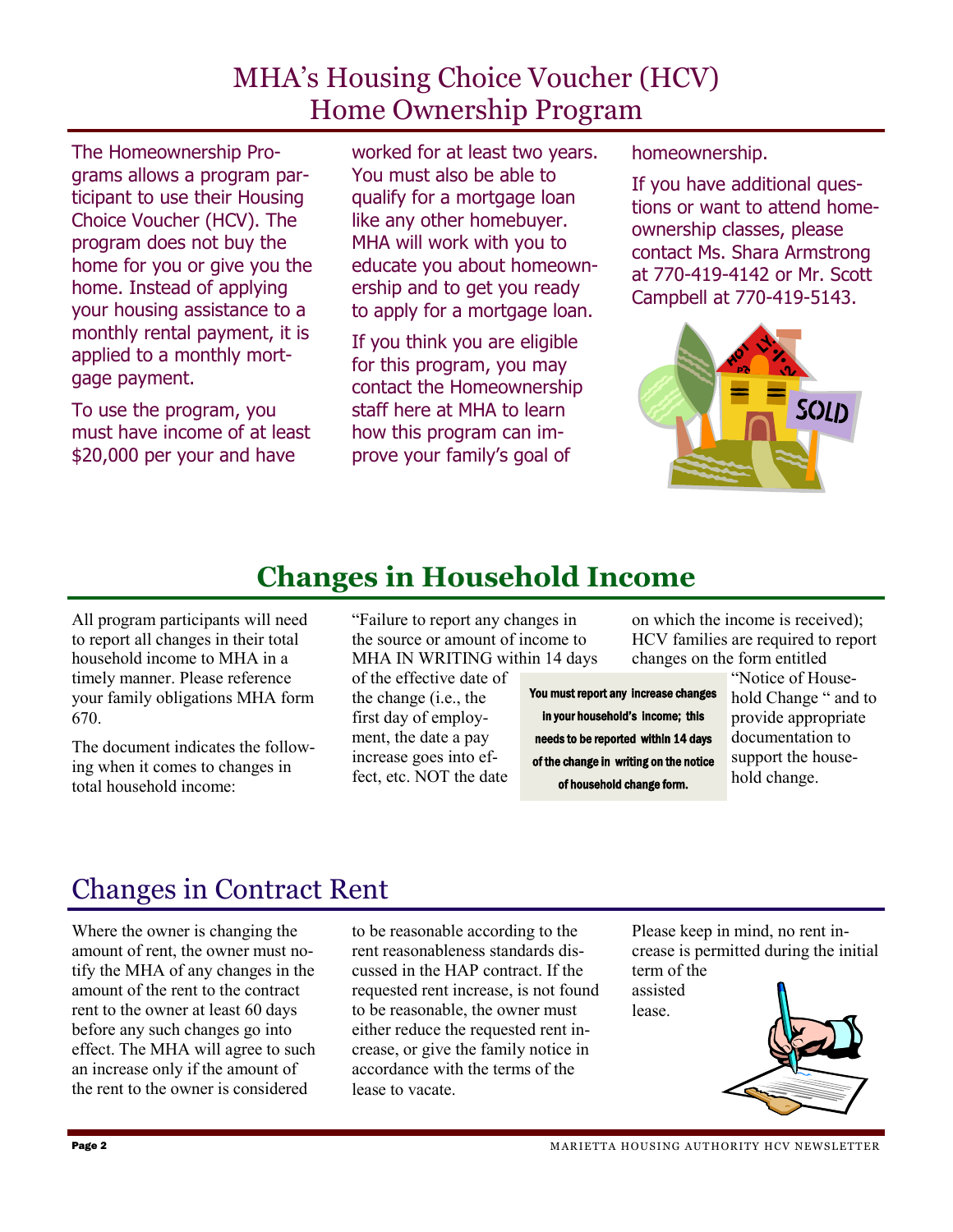### Initial Inspections/ Transfer Inspections and the MHA

Here are a few tips from the Navigating the HCV Program and MHA Operations form:

- 1. You may not move with continued rental assistance during the initial lease term (no less than 12 months), unless you and the landlord enter into a written mutual agreement.
- 2. Please follow up with your caseworker on the check for tenancy documents in the RTA packet.
- 3. You may not occupy a unit prior to a passed unit inspection and lease signing, and to do so will result in your being responsible for the total contract rent until you are authorized to move in by MHA and your landlord.
- 4. You may not rent from a relative unless it can be documented that a member of the assisted unit has a verifiable disability under reasonable accommodation.
- 5. Inspectors schedule to inspect units as quickly as possible after the Checklist for Tenancy documents have been received and processed; the MHA could take up to 15 days to get the unit scheduled for inspection.
- 6. In order to pass housing standards inspection, the utilities must be on at the time of the inspection.
- 7. No otherwise acceptable unit may be disapproved on the grounds that it is too large for a family, provided that the family share (the portion of rent

plus utilities paid by the family) does not exceed 40% of the family's monthly adjusted income; this provision only applies at initial lease-up when the gross rent exceeds the payment standard.

- 8. The family should not move into any unit until.
- the unit passes the HQS inspection
- The rent to Owner is determined to be reasonable, and
- All necessary paperwork has been approved by MHA.

Please, note any changes in the participant's composition and income during the lease-up process can delay the move in of the program participant.

## CobbWorks Workshop Series

Cobbworks offers several free workshops for any interested. You will need to complete the registration requirement.

November 9, 2012 9:00 AM to 12:00 PM

#### **Resume & Cover Letter Writing**

Make your own resume and cover letter stand out from the crowd. Presented by Coachworks LLC, presented by Sherry Lowe-Cooke. .

November 16th 9:00 AM to 12:00 PM

#### **Career Search Strategies**

Are you stuck in a rut with your job search? Come find out how to amp up your job search! Presented by Sherry Low-Cooke from COACHWORKS, LLC.

To register, call 770-528-4300 or send an email to informa-

#### tion@cobbworks.org

With your name, address, phone number, & workshop selection.

Workshops will be held at CobbWorks Workforce Development Center. 463 Commerce Park Drive, Suite 100, Marietta, GA 30060.

Additional classes are offered please contact CobbWorks direct.

### Women of Wonder Conference 2012 (Free Workshop)

The Women's Ministry Society of The Cathedral of Turner Chapel AME Church is presenting this free conference of workshops and pampering services specifically designed for women in need in our community.

Free Workshops and Free Pampering: Manicures, Hair Styling, Massages & Much More!! FREE Transportation (Designated Sites Only) Children are

Welcome. There will be free children workshops and free childcare (nursery to 12 years old) Continental Breakfast and Lunch will also be provided.

Saturday, November 3, 2012 9:00 AM to 4:00 PM at The Cathedral of Turner Chapel, 492 N. Marietta Parkway, Marietta 30060.

REGISTRATION is required

…:Saturday, October 20, 2012. This event is sponsored by TCC Women's Missionary Society. You are able to register by phone at 770-422-6791 EXT 3005 or send an email to WMS@turnerchapelame.org.